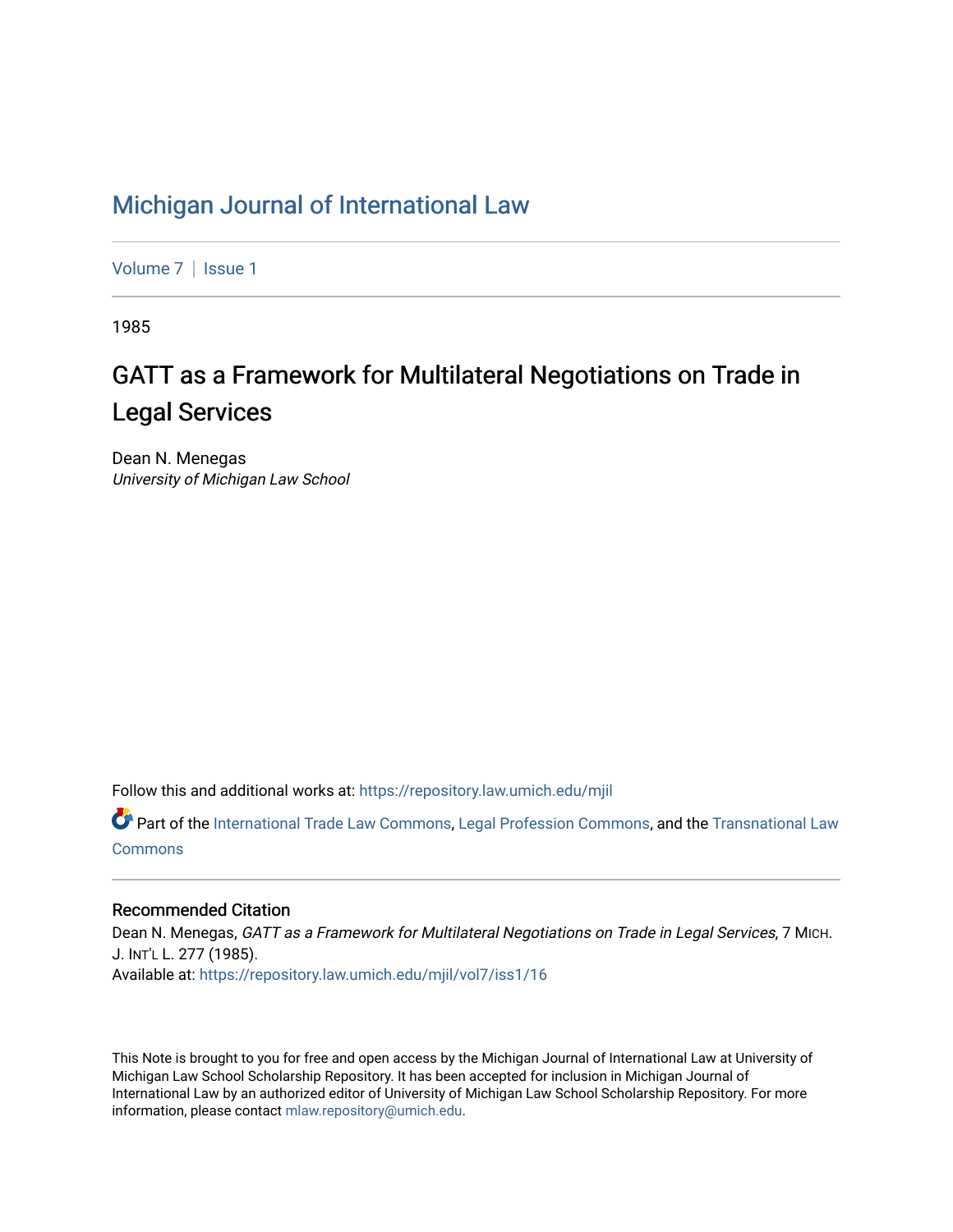## **GATT as a Framework for Multilateral Negotiations on Trade in Legal Services**

#### Dean **N.** Menegas\*

Barriers to the practice of law by foreigners exist in the laws of most nations.<sup>1</sup> No global multilateral agreement currently regulates transnational legal practice. Properly modified, the concepts and procedures of the General Agreement on Tariffs and Trade (GATT),<sup>2</sup> which regulates national barriers to trade in goods, could provide an effective framework for multilateral negotiations on trade in legal services.

The fundamental GATT obligations contained in the national treatment provision<sup>3</sup> and the most-favored-nation clause,<sup>4</sup> and GATT methods of creating excep-

\* Class of 1986, University of Michigan Law School.

*1.* See generally **TRANSNATIONAL LEGAL** PRACTICE **(D.** Campbell ed. **1982)** [hereinafter cited as **TRANSNATIONAL** PRACTICE]; S. CONE, THE **REGULATION** OF **FOREIGN** LAWYERS **(3d** ed. 1984).

All barriers arise either from the laws of national and regional governments or from the regulations of national and regional bar associations. This note assumes that the national governments of the GATT signatories have the authority to negotiate reductions in the barriers discussed. Whether such a situation actually exists is a point of contention in a number of jurisdictions, notably the United States. A recent student note suggests that the federal government does have the power to regulate foreign attorneys, despite the power of state bar associations and the tradition of state regulation of the legal profession. See Note, Providing *Legal Services in Foreign Countries: Making Room for the American Attorney,* 83 COLUM. L. REV. 1767, 1812-22 (1983) [hereinafter cited as Note, Making Room].

2. General Agreement on Tariffs and Tiade, *opened for signature* Oct. 30, 1947, 61 Stat. A3, T.I.A.S. No. 1700, 55 **U.N.T.S.** 187 [hereinafter cited as GATT]. The GATT has been modified in several respects since 1947. The current version is reprinted in 4 CONTRACTING PARTIES TO GATT, BASIC INSTRUMENTS **AND SELECTED** DOCUMENTS (1969). Throughout this note, the term GATT will be used to refer both to the treaty and to its signatories.

3. The GATT national treatment provision requires that imports be accorded "treatment no less favourable" than domestic products with respect to all laws and requirements affecting the products' "offering for sale." GATT, *supra* note 2, at art. II1, para. 4. It further requires that no internal taxes, laws, or regulations be applied "so as to afford protection to domestic production." *Id.* at art. **HI,** para. **1.**

4. The GATT most-favored-nation (MFN) clause holds that any advantage, favor, privilege, or immunity granted to a product of any country by a contracting party must be granted to the like products of all other contracting parties. *See* **GAT,** *supra* note 2, at art. I.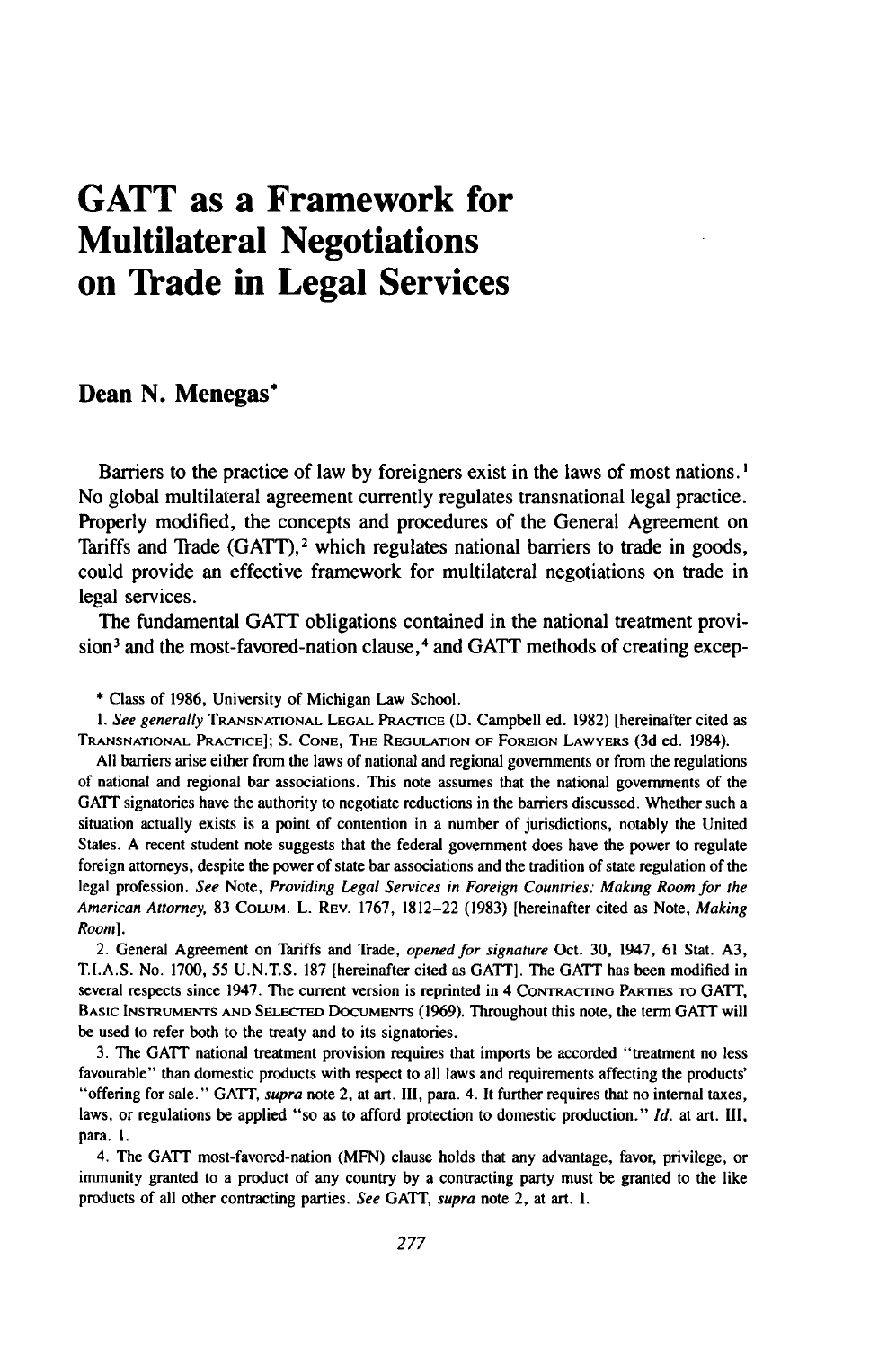tions to those obligations, 5 could be adapted to an agreement on legal services. GATT policies regarding quotas<sup>6</sup> could also play a role in this agreement, as could the concept of reciprocity.7 The negotiators of such an agreement could utilize the GATT negotiation procedures employed during the Tokyo and Kennedy Rounds of trade negotiations, 8 and incorporate GATT dispute settlement mechanisms. **9**

While a number of commentators have discussed the adaptability of the GATT to problems of trade in services, **0** none have specifically addressed its applicability to lawyering or other professional services. Part I considers the GATT's progress on services issues to date. **Panrt** II identifies and classifies the barriers to transnational legal practice. Part III explores the possibility of liberalizing many of these barriers through the application of GATT substantive concepts and the use of GATT procedural mechanisms.

#### I. **THE GATT AND TRADE IN SERVICES**

With few exceptions, the GATT presently deals only with barriers to trade in goods." The Agreement's language does not expressly exclude services, however, and GATT parties have often attempted to include services in the organization's negotiations. The first of these attempts came in 1959, when GATT members approved a recommendation on freedom of contract in transport insurance. 12

The Tokyo Round of Multilateral Trade Negotiations (MTN) failed to make much progress in the area of trade in services, despite the expectations and efforts of U.S. negotiators. Some of the negotiated agreements, or "codes," do directly

- *5.* See id. at art. XX, XXI.
- *6.* See id. at art. *Xl.*

7. The concept of reciprocity is most clearly enunciated in GATT, id. at art. XXVIII (bis).

8. The Kennedy Round, held in Geneva from 1964-67, was the sixth round of GATT tariff negotiations. The Tokyo Round of Multilateral Trade Negotiations (MTN), the seventh and most recent GATT round, focused on the reduction of non-tariff barriers to trade in goods. It was held in Geneva from 1973-79.

9. See GATT, supra note 2, at arts. XXII, XXIII.

**10.** See, e.g., R. **SHELP, BEYOND INDUSTRIALIZATION** 167-69 **(1981);** Note, Liberalization of International Trade in the Service Sector: Threshold Problems and a Proposed Framework Under the *GATT,* 5 FORDHAM **INT'L L.J.** 371 (1982) [hereinafter cited as Note, Threshold Problems]; Note, Legal Problems in Expanding the Scope of GATT to Include Trade in Services, 7 **INT'L** TRADE **L.J.** 281 (1982-83) [hereinafter cited as Note, Legal Problems].

II. Throughout the GATT there are specific references to goods as well as to concepts such as tariffs and dumping which generally relate more to goods than to services. See **J. JACKSON,** WORLD TRADE **AND THE** LAW OF GATT 529 (1969).

12. R. KROMMENACKER, WORLD-TRADED **SERVICES: THE CHALLENGE** FOR **THE** EIGHTIES 143-47 (1984).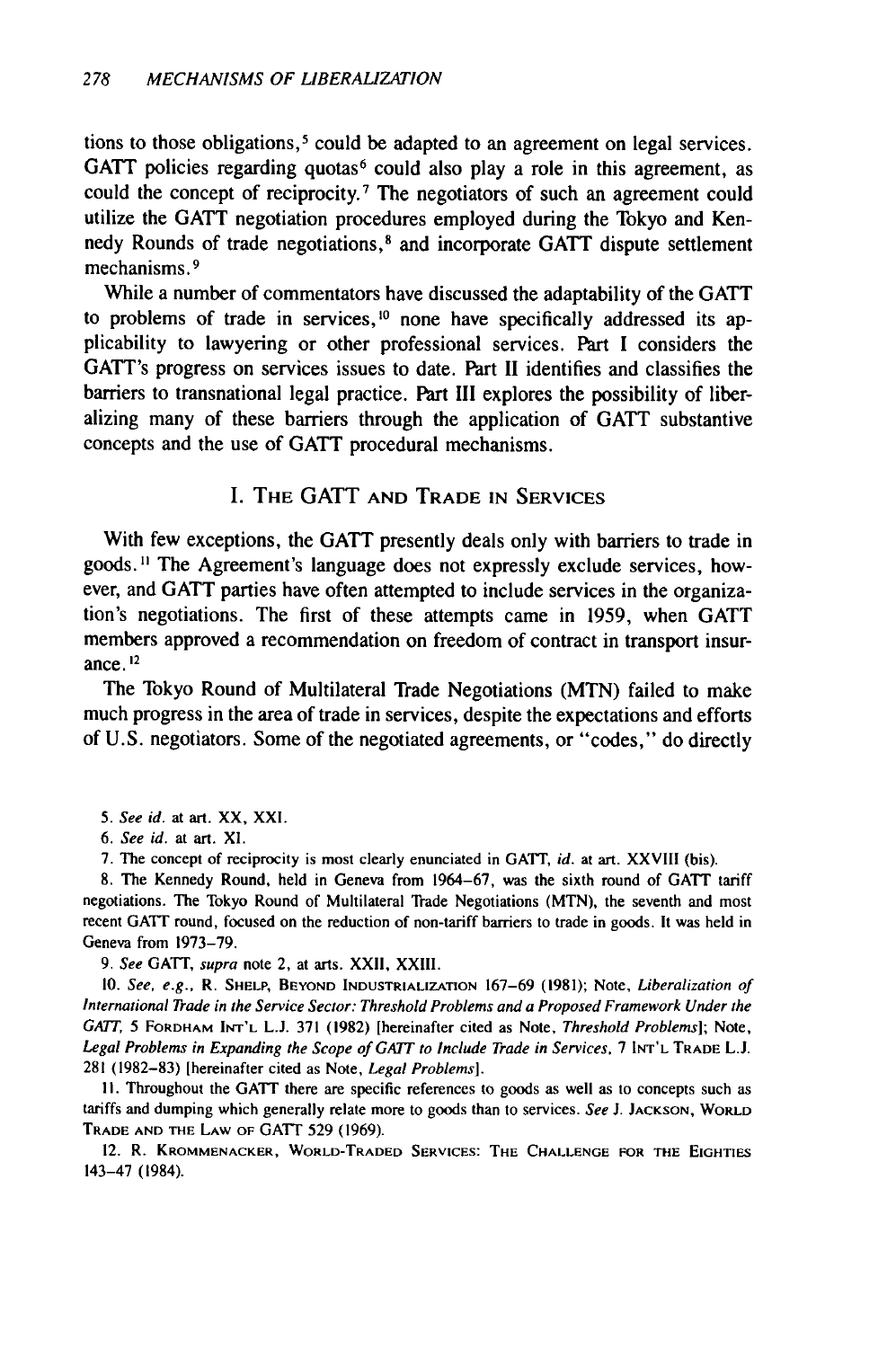affect services, however. **<sup>1</sup> <sup>3</sup>**In addition, the parties initiated a procedure for the bilateral negotiation of issues not dealt with multilaterally, and some grievances tabled along these lines did concern services.<sup>14</sup> Nevertheless, many were disappointed by the results of the MTN in the services area. They attributed the lack of substantial progress to the MTN's specific focus on non-tariff barriers to trade in goods and to the lack of sufficient data regarding service industries and their problems.<sup>15</sup>

The past four years have seen slow yet significant progress. Despite the United States' emphasis on services at the 1982 GATT ministerial meeting, <sup>16</sup> the joint communique issued at meeting's end merely invited interested parties to study services issues further and to exchange information among themselves through organizations such as the GATT.<sup>17</sup> At the 1984 annual GATT meeting, however, the United States succeeded in including services in the organization's work program; the resulting GATT negotiating body formed to discuss trade in services held its first formal meeting in January 1985.18 The new GATT round of trade negotiations will almost certainly include discussion of services, despite the objections of some developing countries that liberalization of trade in this area will slow their economic growth. **'9** Although the focus thus far has been upon

13. These include the agreement on customs valuation which concerns transport and construction costs, and the agreement on technical barriers to trade which affects testing regulations. *Id.* at 148-53.

14. Parties tabled requests respecting regulations on insurance, transportation, preshipment inspection, motion pictures, radio and television commercials, and patents. **Id.** at 154-55.

*15.* See id. at 148; Cohen & Morante, *Elimination of* Nontariff *Barriers to Trade in Services: Recommendations* for Future Negotiations, 13 LAW & **POL'Y INT'L** Bus. 495, 509 (1981); see also Note, *Threshold Problems, supra* note 10, at 394 n. 156.

16. At their November 1981 session, the GATT contracting parties decided to convene their next session at the ministerial level. American research on services issues was stepped up before the meeting, and the United States submitted a number of topics to the ministers for prior consideration. See Office of the U.S. Trade Representative, Briefing Packet: International Trade in Services (Nov. 1982) (available from Office of the USTR) [hereinafter cited as USTR Briefing Packet].

17. *GATT* Ministerial Meeting Communique, 7 U.S. IMPORT **WEEKLY** (BNA) 301 (Dec. **1,** 1982). 18. **GAIT** Body Begins Slowly in Discussion of Services Trade, 2 **INT'L** TRADE REP. (BNA) 176 (Jan. 30, 1985).

19. See Lewis, U.S. Wins Trade Talk Go-Ahead, N.Y. Times, Oct. 3, 1985, at 27. The new round, starting in 1986, will last for several years. U.S. demands to include services in the negotiations are supported by the European Community and Japan. India and Brazil lead the opposition. *Id. But see* Chairman of 'Wise Men's' Panel Says Report Should Aid Summit Talks, 2 lrr'L **TRADE** REP. (BNA) 494 (Apr. 3, 1985) (a panel of GATT advisers, while recommending exploration of methods of expanding services trade, remains pessimistic about short-term prospects for progress on services). Private sector trade advisers, in a report to the USTR, also supported the inclusion of services in a new round of talks. See Top Private Sector Trade Policy Advisers Approach New GAIT MTN Round With Caution, 2 **INT'L** TRADE REP. (BNA) 727-28 (May 29, 1985).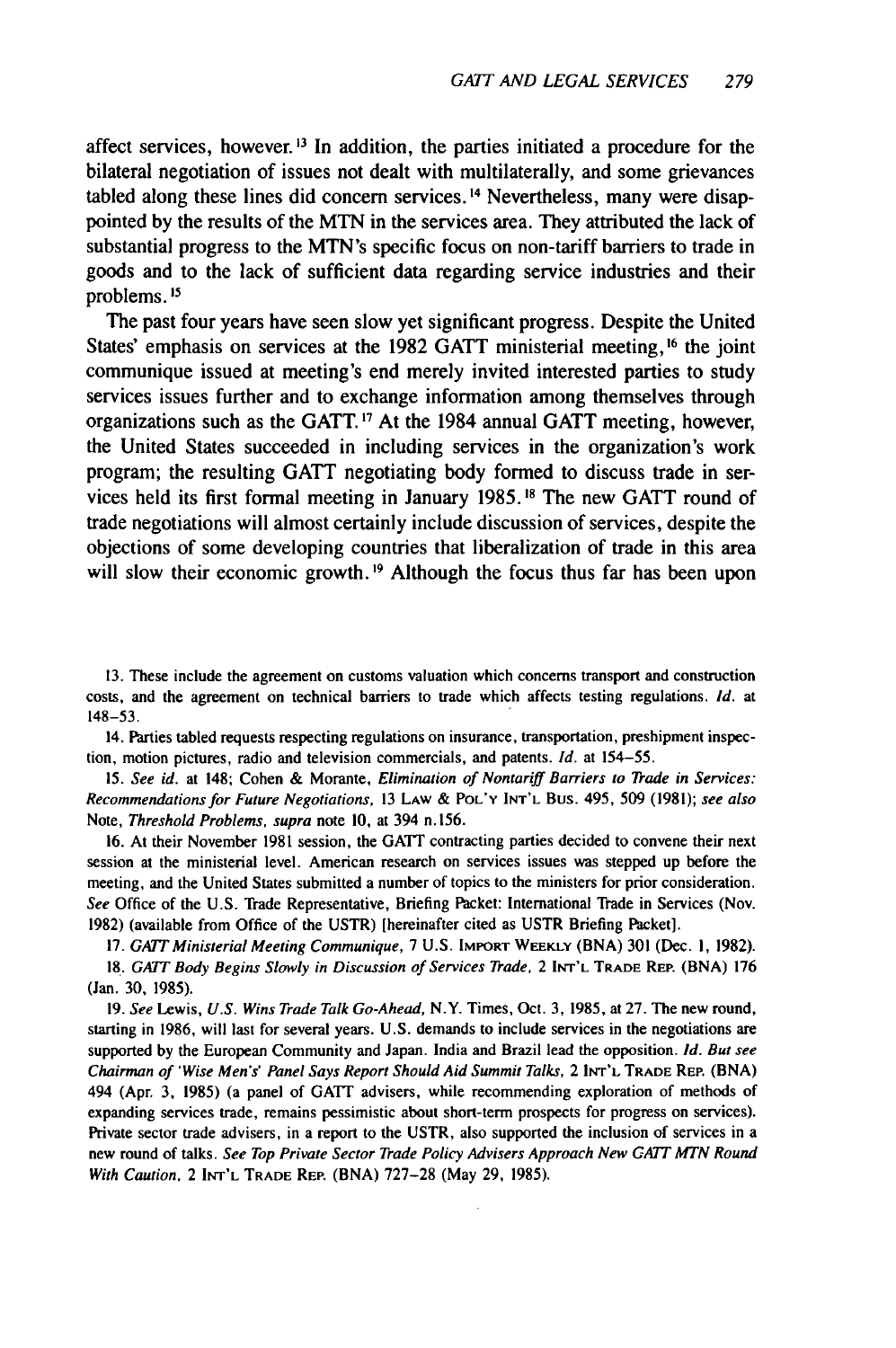services closely linked to trade in goods, such as banking and insurance, there is greater consensus on the need for liberalization than in the past, as well as a greater amount of information about the problem. <sup>20</sup>

A number of unique features make the GATT an appropriate forum for multilateral negotiations on trade in services. First, GATT concepts are familiar to all parties—a problem that seems intractable at first may seem less so if it is examined under the rubric of, for instance, most-favored-nation (MFN) analysis. Second, GATT negotiating procedures have proven to be effective methods for concluding multilateral agreements. Third, the GATT provides a process for dispute settlement, as well as a venue for informal discussion (bilateral and multilateral) of trade problems.<sup>21</sup> Finally, the GATT has a broad membership which is formally committed to the reduction of trade barriers.<sup>22</sup> Although past efforts have been generally unencouraging, recent commentary<sup>23</sup> and developments portend a promising future for negotiation of trade-in-services agreements within the GATT framework.

#### II. BARRIERS **TO TRANSNATIONAL LEGAL** PRACTICE

A wide array of barriers hinders trade in legal services; this note separates them into four distinct types. 24 Type I barriers are intended to treat foreign law firms and lawyers as foreign businesses. They include financial barriers such as

20. See Informal Session Makes Some Progress on Inclusion of Services in New Round, 2 **INT'L** TRADE REP. (BNA) 494 (Apr. 3, 1985). For discussion of past difficulties, see R. KROMMENACKER, supra note 12, at 156 and Note, Legal Problems, supra note 10, at 286 n.32.

21. R. KROMMENACKER, supra note 12, at 131. The GATT secretariat plays an essential role in facilitating such discussions by monitoring and promoting progress in the negotiations and by acting as a clearinghouse for proposals. **Id.** at 132.

22. See **OFFICE** OF **THE** U.S. **TRADE REPRESENTATIVE, U.S. NATIONAL STUDY ON TRADE IN** SERVICES: A **SUBMISSION BY THE** UNITED STATES **GOVERNMENT** TO **THE GENERAL AGREEMENT ON** TARIFFS **AND** TRADE 48 (1984) [hereinafter cited as USTR SERVICES STUDY].

23. Raymond Krommenacker argues that the application of **GATT** principles is absolutely essential for the reduction of barriers to services trade. R. KROMMENCKER, supra note 12, at 164. For other optimistic assessments of the potential and advisability of a trade-in-services agreement under **GATT,** see for example Brock, A Simple Plan for Negotiating on Trade in Services, 5 WORLD ECON. 229, 238 (1982); Cohen & Morante, supra note 15, at 516; and Note, Threshold Problems, supra note 10, at 392. But see Gray, A Negotiating Strategy for Trade in Services, **17** J. WORLD TRADE L. 377, **385-87** (1983) (contending that the Organization for Economic Cooperation and Development would prove a better forum because its membership is restricted to developed countries, who have increasingly service-oriented economies, and excludes developing countries, who would prefer to focus upon trade in goods and to protect their infant service industries from external competition).

24. For country-by-country information on many of these barriers, see **TRANSNATIONAL** PRAC-**TICE,** supra **note 1,** and **S. CONE,** supra note l.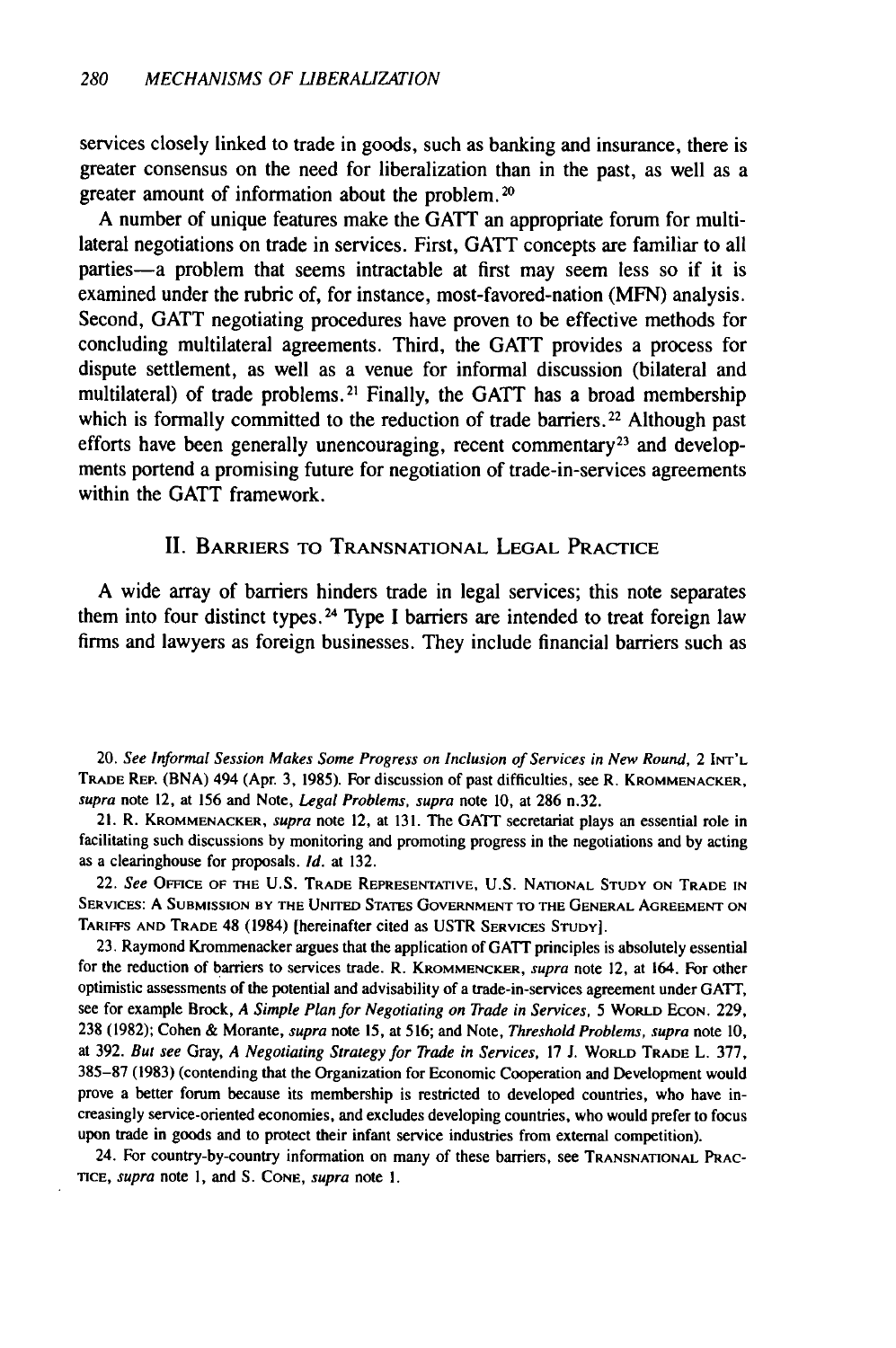discriminatory taxes and restrictions on the repatriation of fees, <sup>25</sup> personnel hiring restrictions,  $26$  and rules regarding the use of firm names.  $27$ 

Type II barriers are designed to protect domestic lawyers from foreign competition. All barriers are protectionist in some sense since their effect, generally, is to limit foreign practice. Type II barriers, however, either openly reflect protectionist motivations or have no other justification. These protectionist barriers include regulations governing the length of stay or frequency of practice of foreign lawyers,<sup>28</sup> the "needs" test (requiring proof of domestic demand for a firm's particular talents before entry is allowed),  $29$  and restrictions on partnerships between domestic and foreign lawyers.<sup>30</sup>

Type III barriers are meant to protect the public from incompetent lawyers. Some are designed to compensate for national differences in substantive and procedural law. These measures include educational requirements such as certification by domestic legal educators,  $31$  and restrictions on the types of legal advice foreign lawyers may provide.<sup>32</sup> Laws requiring foreign lawyers to have a minimum number of years of experience in their own countries also fall under this heading. 33 Conflicts between different codes of ethics or professional responsibility raise additional type III barriers.<sup>34</sup>

Type IV barriers, which focus on the nationality of the legal practitioner, are, on their face, the most discriminatory of all barriers against foreign lawyers, and the most effective. Citizenship requirements<sup>35</sup> and citizenship-based requirements such as visa and work permit requirements<sup>36</sup> and ownership restrictions-

25. USTR Briefing Packet, supra note 16, at No. 14; Cohen & Morante, supra note 15, at 499; Note, Legal Problems, supra note 10, at 301.

26. Cohen & Morante, supra note 15, at 499.

27. USTR Briefing Packet, supra note 16, at No. 14.

28. Office of the U.S. Trade Representative, Selected Problems Encountered by U.S. Service Industries to Trade in Services 41 (Aug. **11,** 1983) (unpublished computer printout) [hereinafter cited as USTR, Selected Problems].

29. Note, Making Room, supra note **I,** at 1808.

30. USTR SERVICES **STUoDY,** supra note 22, at 148; USTR Briefing Packet, supra note 16, at No. 14; Note, Making Room, supra note **1,** at 1783.

31. USTR SERVICES **STUDY,** supra note 22, at 148. For a detailed examination of European Community perspectives on this issue, see **J.-P. CRAYENCOUR, THE PROFESSIONS IN THE EUROPEAN COMMUNITY** 41-50 (1982).

**32.** Campbell & Coe, *Introduction,* in **TRANSNATIONAL PRACTICE,** supra note **1,** at 14; Note, Making Room, supra note **1,** at **1778.**

**33.** Note, Making Room, supra note **I,** at 1797.

34. See Lund, Problems and Developments in Foreign Practice, 59 A.B.A. J. 1154 **(1973).**

**35. USTR SERVICES STUDY,** supra note 22, at 148; Campbell & Coe, supra note **32,** at 7-10; Note, Making Room, supra note **1,** at 1772-75.

**36. USTR,** Selected Problems, supra note 28, at 41.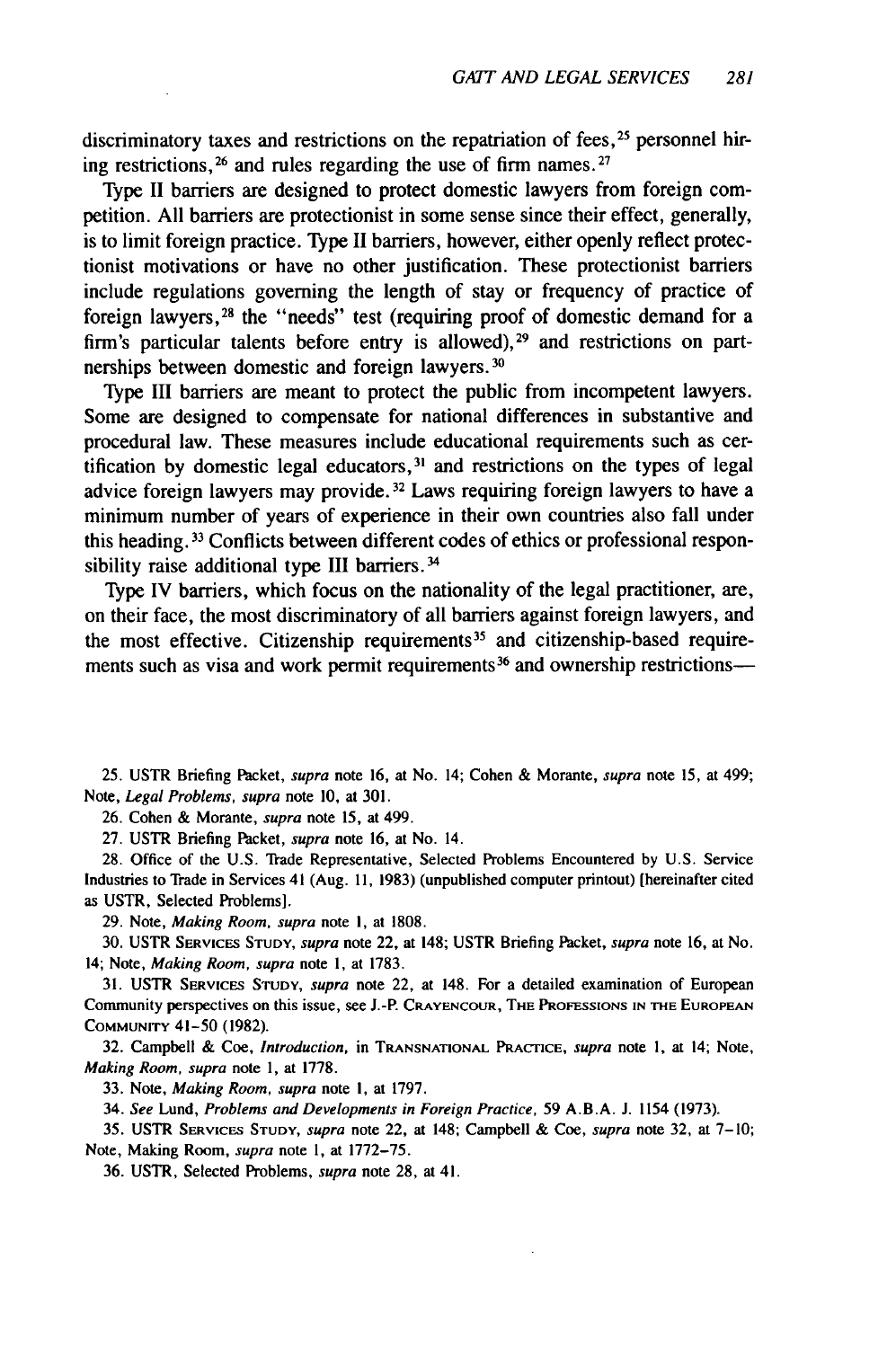allowing only citizens to own property,  $37$  fall into this category, as do allegiance requirements. **3 8**

Not all the barriers listed above exist in every country. Nor do they affect all practitioners; the New York lawyer meeting with a client in Geneva to discuss the implications of a trust encounters few, if any, of the difficulties faced by the large Washington law firm attempting to establish a branch office in Geneva. **39** A range of intermediate situations exists, each raising idiosyncratic problems in the face of liberalization efforts.

None of these barriers to foreign legal practice are necessary to the survival of the local legal profession. Thriving, high-quality professions exist not only in the United States and Japan, where regulations highly restrictive of practice by foreigners are in force,  $40$  but also in the United Kingdom and France, where there are relatively few obstacles to practice by foreign attorneys.<sup>4</sup>

Yet some barriers to foreign legal practice do seem to be more justified, and hence more "rational," than others. The GATT's very existence reflects an international consensus that economic protectionism is presumptively bad. The GATT itself nevertheless recognizes that some barriers are justified. Blatantly protectionist measures are allowed when they protect certain industries from serious injury.42 Seemingly protectionist regulations are also permissible when necessary to promote legitimate interests of the national government, including certain economic, social, and national security goals. 43 Thus, a national government's legitimate interest in insuring a high degree of reliability in the professions<sup>44</sup> might justify the imposition of type III barriers. Similarly, a government's legitimate interest in controlling the movement of foreigners across national

39. See Brothwood, *International* Law *Offices,* 1979 **J.** Bus. L. 10; Campbell & Coe, *supra* note 32, at 2. The barriers discussed in this note rarely affect the practitioner who travels abroad to consult with a client ad hoc on a specific matter, see Lund, supra note 34, at 1155, or who advises from his home office a client abroad.

40. See generally Salkin, United States, in **TRANSNATIONAL** PRAcTICE, supra note **I,** at 355; Fukuda, Japan, in **TRANSNATIONAL** PRACTICE, supra note **1,** at 201.

41. See generally Costello, England and Wales, in **TRANSNATIONAL PRACTICE,** supra note **1,** at 87; Debost, France, in **TRANSNATIONAL PRACTICE,** supra note **1,** at **113.**

42. See GATT, supra note 2, at art. XIX. This article, commonly known as the escape clause, allows the suspension of obligations or the withdrawal or modification of concessions when serious injury to domestic producers is caused or threatened as a result of obligations incurred under the **GATT.**

43. See **GATT,** supra note 2, at art. XX (general exception to GATT obligations for measures that, for example, are necessary to protect public morals or human, animal or plant life or health); GATT, supra note 2, at art. XXI (security exceptions); see also infra text accompanying notes 53-56.

44. USTR SERVICES **STUDY,** supra note 22, at 148; Lund, supra note 34 passim; Note, Threshold Problems, supra note 10, at 384.

<sup>37.</sup> USTR Briefing Packet, *supra* note 16, at No. 14.

<sup>38.</sup> *Id.* at 42.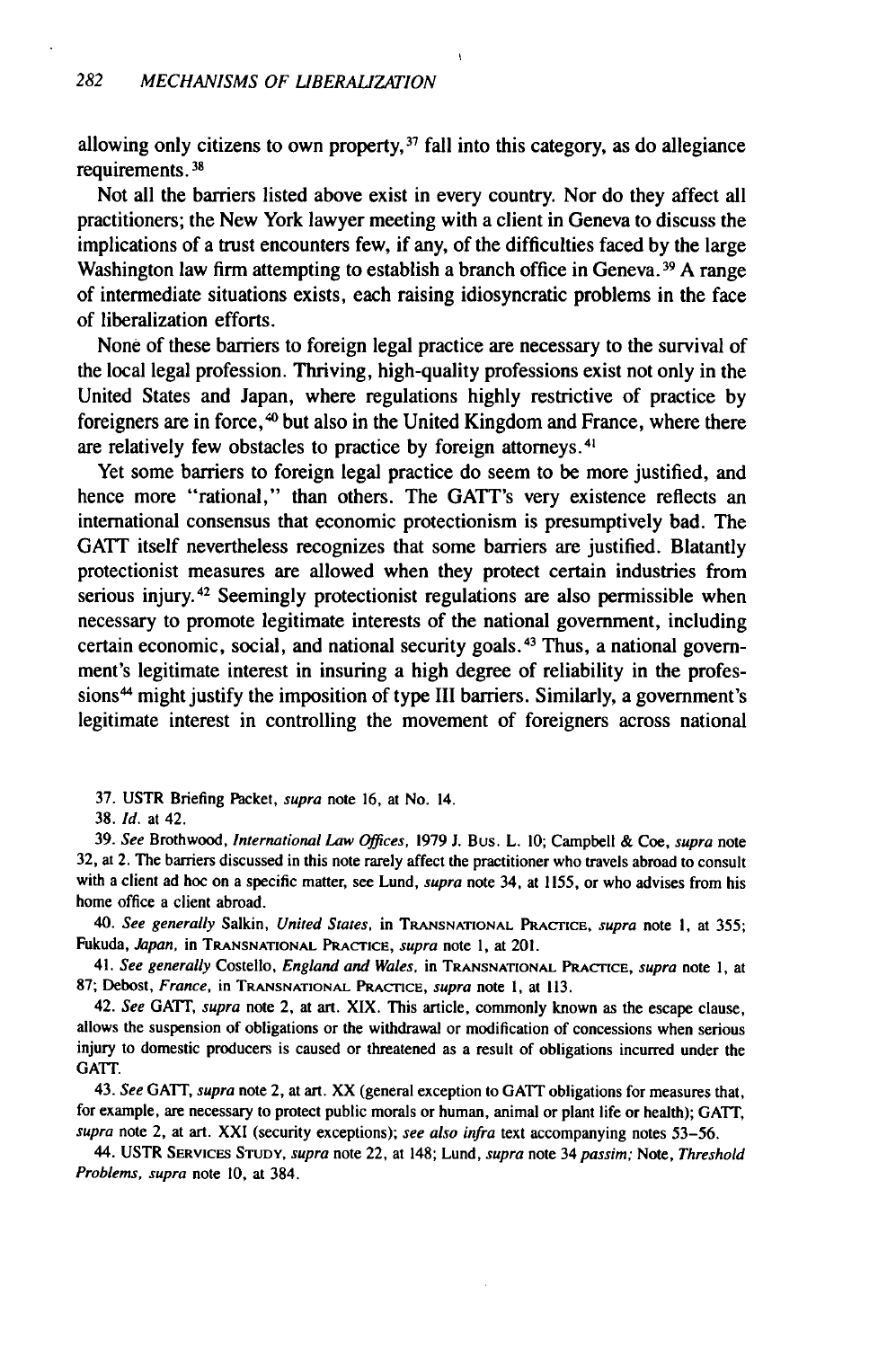borders 45 might justify the imposition of type IV barriers. Multilateral negotiations on legal services should attempt to eliminate unnecessary protectionist barriers while minimizing the number and impact of rational barriers.

#### **III.** LIBERALIZATION OF **THE** BARRIERS

Most of the barriers to foreign legal practice can be analyzed under **GATT** concepts. 46 National treatment should be the starting point for an agreement to reduce barriers to trade in legal services. The MFN concept, a second-best solution,<sup>47</sup> should control in situations where national treatment is not desirable or practical. <sup>48</sup>

A multilateral agreement on transnational legal practice could eliminate type I and type II barriers, the major part of which are analogous to GATT-prohibited

45. *See infra* notes 58-59 and accompanying text.

46. The application of national treatment and **MFN** concepts to lawyering on the regional and bilateral levels indicates that the concepts may be adaptable to global agreements as well. Regional treaties applying national treatment to services in general include the Treaty of Rome and the Lomé Convention, both of which formally endorse the abolition of restrictions, within their respective communities, on the freedom of establishment and on the right to provide services. Treaty Establishing the European Economic Community, *done* Mar. 25, 1957, arts. 52, 59, 298 U.N.T.S. 11 (1958); Second ACP-EEC Convention of Lomé, Oct. 31, 1979, art. 160, 23 О.J. ЕUR. Сомм. (No. L 347) 2, 54 (1980). (The Treaty of Rome formed the EEC in 1957. The six original Member States were Belgium, the Federal Republic of Germany, France, Italy, Luxembourg, and the Netherlands. Denmark, the Irish Republic, and the United Kingdom joined the Community on January 1, 1973. Greece became the tenth Member State on January 1, 1981. In 1985, Spain and Portugal became Member States. This note uses the term European Community (EC) in accordance with the resolution of the European Parliament. *Resolution on a single designation for the Community,* 21 O.J. **EUR. COMM.** (No. C 63) 36 (1978). The Lomé Convention is an agreement between the EC and 46 African, Caribbean, and Pacific states.)

All bilateral treaties of friendship, commerce and navigation (FCN treaties) prescribe as a standard either national treatment or MFN treatment. FCN treaties set forth, among other things, the rights of individuals and firms from one state doing business in the other. The United States is presently party to FCN treaties with forty-three nations; each treaty normally treats services the same as other businesses. Professional services, however, are restricted in most of the recent treaties, generally through clauses requiring compliance with domestic education and competency standards by foreign professionals interested in private practice. Professionals are generally allowed to provide support services for businesses from their own state that are permitted the right of establishment in the other state. Some treaties restrict lawyers alone among professionals. E. Arakaki, Treaties of Friendship, Commerce and Navigation and their Treatment of Service Industries (Feb. 2, 1981) (available from Int'l Tade Admin., U.S. Dep't of Commerce ).

47. In a situation where foreign lawyers from Country  $X$  are given better treatment in Country  $Y$ than *Y's* own lawyers, then MFN treatment would be preferred by Country *Z's* lawyers over national treatment. Since this situation is nowhere forseeable, national treatment will always be more liberalizing than MFN treatment.

48. Such a situation is presented by type IV barriers, which focus on the nationality of the legal practitioner. *See infra* text accompanying notes 58-61.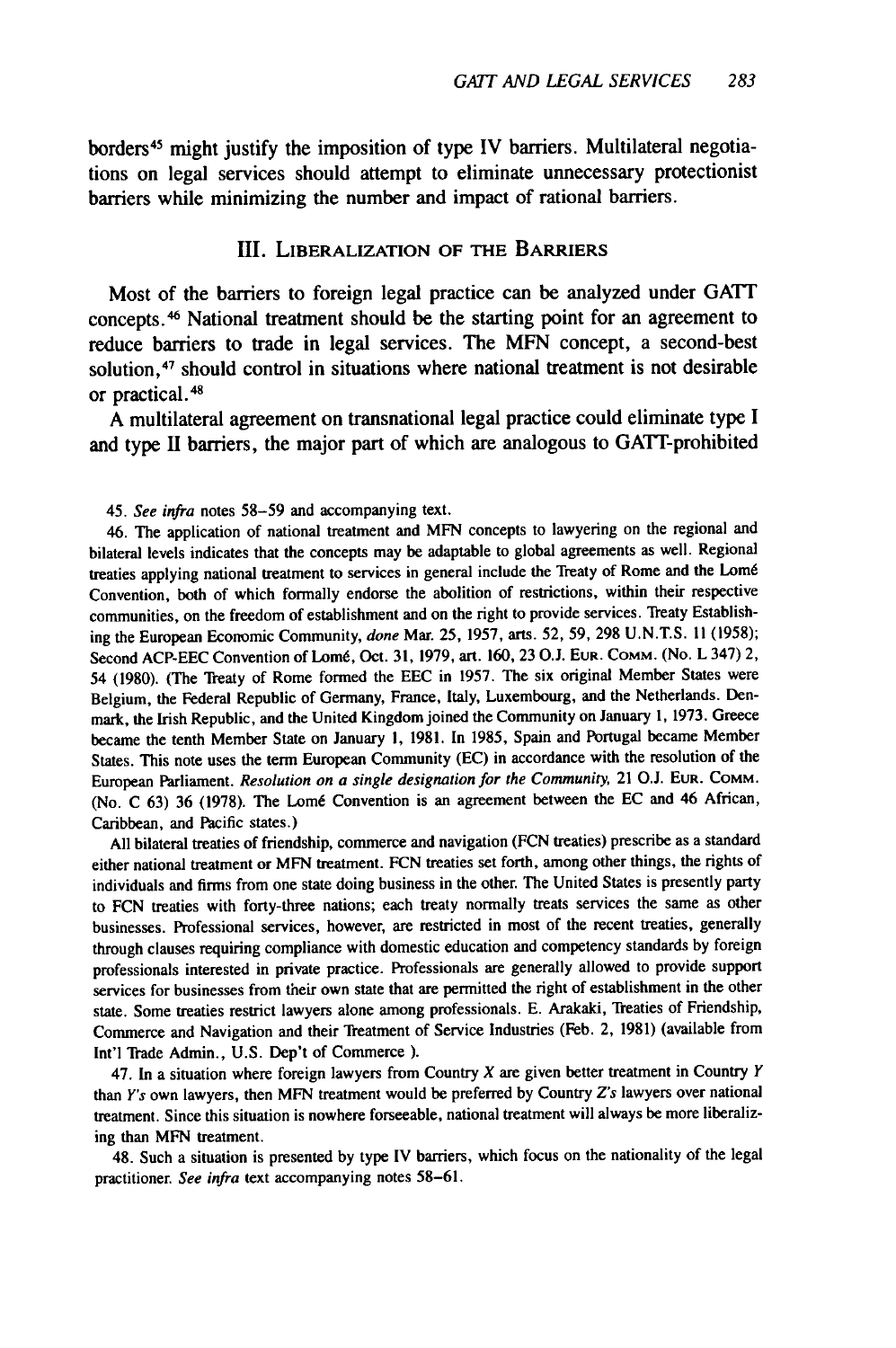obstacles to trade in goods. Other restrictions on foreign practice, such as education-related type III barriers, are more analogous to regulations affecting goods that are excepted under the GATT. Finally, the GATT framework is an inadequate basis for an agreement liberalizing type IV barriers, which raise questions of national sovereignty never confronted in the GATT negotiating framework.

Part A of this section discusses the applicability of GATT concepts to the different types of barriers to transnational legal practice. Part B considers the potential usefulness of GATT procedural mechanisms to the negotiation of an agreement to liberalize trade in legal services.

#### *A. GATT Concepts*

The national treatment concept can most easily be applied to type I barriers. GATT article III deals directly with internal taxes on products, which are clearly analogous to internal taxes on services. 49 Restrictions on the repatriation of legal fees accord foreign lawyers treatment less favorable than that accorded domestic lawyers, thus discouraging foreign practitioners from offering their services for sale.<sup>50</sup> Personnel hiring restrictions and rules regarding the use of firm names both afford protection to domestic firms.<sup>5</sup>

Type II barriers could be treated either as quotas or under national treatment concepts. Economic protectionism is anathema to the GATT; barriers affording such protection are contrary to the spirit of the Agreement. With a few narrow exceptions, GATT article XI forbids the use of quotas on the importation of goods.52 GATT's ban on quotas could be regarded as a specific interpretation of the national treatment provision, since quantitative restrictions are laws or regulations which affect the availability of imported products and afford protection to domestic production.

The type II length-of-stay and frequency-of-practice regulations are, in effect, quotas, limiting the amount of foreign lawyering allowed in a country. The needs test is also a form of quota, fixing the number of lawyers according to the government's assessment of domestic demand. Restrictions on partnership between domestic and foreign lawyers afford protection to domestic lawyers by effectively limiting foreign lawyers' practice to certain types of law and clients, and thus can be addressed through the national treatment concept.

49. See GATT, supra note 2, at art. III, para. 2.

50. See **GAlT,** supra note 2, at art. Ill, para. 4. The repatriation of legal fees may be an issue for the International Monetary Fund or for individual FCN treaties, rather than for the **GATT,** since currency movements are involved. GATT article XV requires the GATT parties to consult and cooperate with the IMF on monetary questions. Still, the issue may fall under GATT jurisdiction since paragraph 4 of article **III** was intended to have a broad reach. See J. **JACKSON,** supra note **11,** at 288.

51. *See* GATT, supra note 2, at art. **I11,** para. I.

52. The exceptions relate mainly to agricultural products. *See* GATT, id. at art. XI, para. 2. Article XII also allows restrictions to safeguard a country's balance of payments. *See* GATT, id. at art. XII.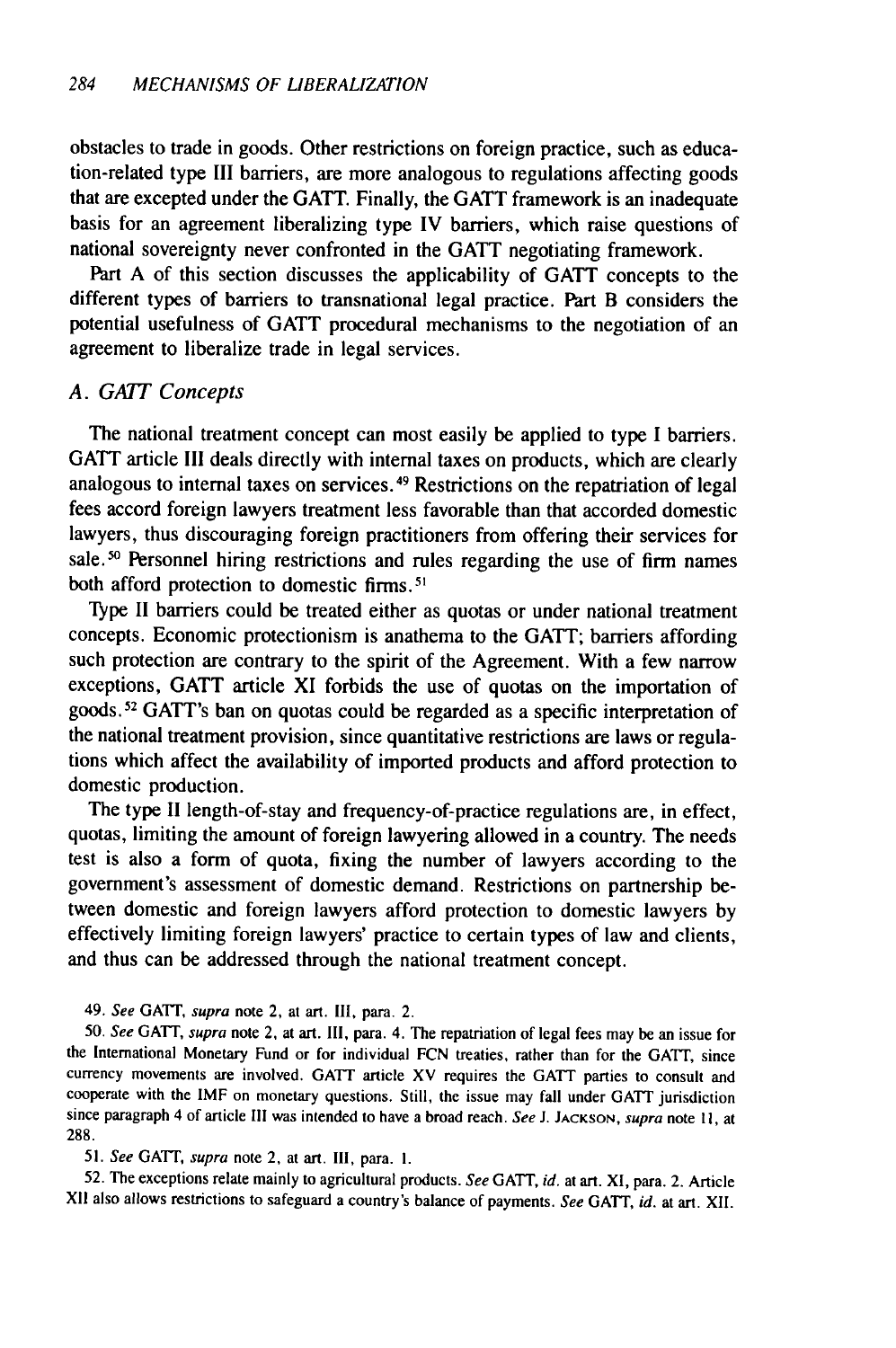Of the four types of barriers, type III, intended to protect the public from incompetent practitioners, are the most rational. 53 Differences between the legal systems of any two countries often overwhelm similarities. Common and civil law lawyers practicing in each other's jurisdictions must grasp the intricacies of entirely different legal frameworks before they can even begin to grapple with the distinct substantive and procedural precepts of the other system.

Such differences could theoretically remove all barriers to transnational legal practice, including types I, II, and IV, from the purview of a GATT-style agreement. Paragraph four of GATT article III only requires that foreign products receive "treatment no less favourable than that accorded to *like* products of national origin" (emphasis added). Similarly, GATT article I mandates the extension of MFN treatment only to like products from different foreign countries. Proponents of protectionism might argue that foreign lawyers without comprehensive training in the host country are not functionally equivalent to domestic lawyers, and thus are deserving of neither national treatment nor MFN treatment. Those with a less protectionist viewpoint might limit application of the national treatment and MFN clauses to lawyers from jurisdictions similar to their own. For instance, a civil law country might opt to afford practitioners from other civil law jurisdictions more privileges than it would to common law practitioners.

A better solution to the "like products" problem would be to designate type III barriers as explicit exceptions to a multilateral agreement liberalizing transnational legal practice. Although such action would not solve the problems caused by differences between legal systems, it would prevent them from hopelessly impeding the progress of multilateral negotiations and delaying indefinitely the attainment of a comprehensive agreement.<sup>54</sup>

GATT article XX(b) allows measures "necessary to protect human. **. .** life or health." Incompetent lawyers might jeopardize clients' legal rights and economic security, just as faulty or dangerous goods might endanger citizens' lives and health. Legal rights might not be exercised to full advantage because of uninformed counsel, or poor commercial decisions might be made on the basis of faulty advice. Accordingly, an agreement on transnational legal practice could include an exception for measures necessary to protect citizens' legal rights and economic well-being. Under such an exception, educational requirements and

53. See supra text accompanying notes 42-45 for a discussion of why some barriers may be considered rational.

54. The European Community has struggled with the issues for years in attempting to implement articles 52 (right of establishment), 57 (mutual recognition of diplomas), and 59 (right to provide services) of the Treaty of Rome, and has yet to arrive at a satisfactory solution. A Council of Europe directive implementing the treaty language as applied to lawyering only addressed the freedom to provide legal services, avoiding for the moment the problems related to the mutual recognition of diplomas that a directive concerning the right of establishment would have raised. J.-P. CRAYEN-**COUR,** supra note 31, at 96-100, 112-13. But see infra note 70 (questioning the function of the educational barrier).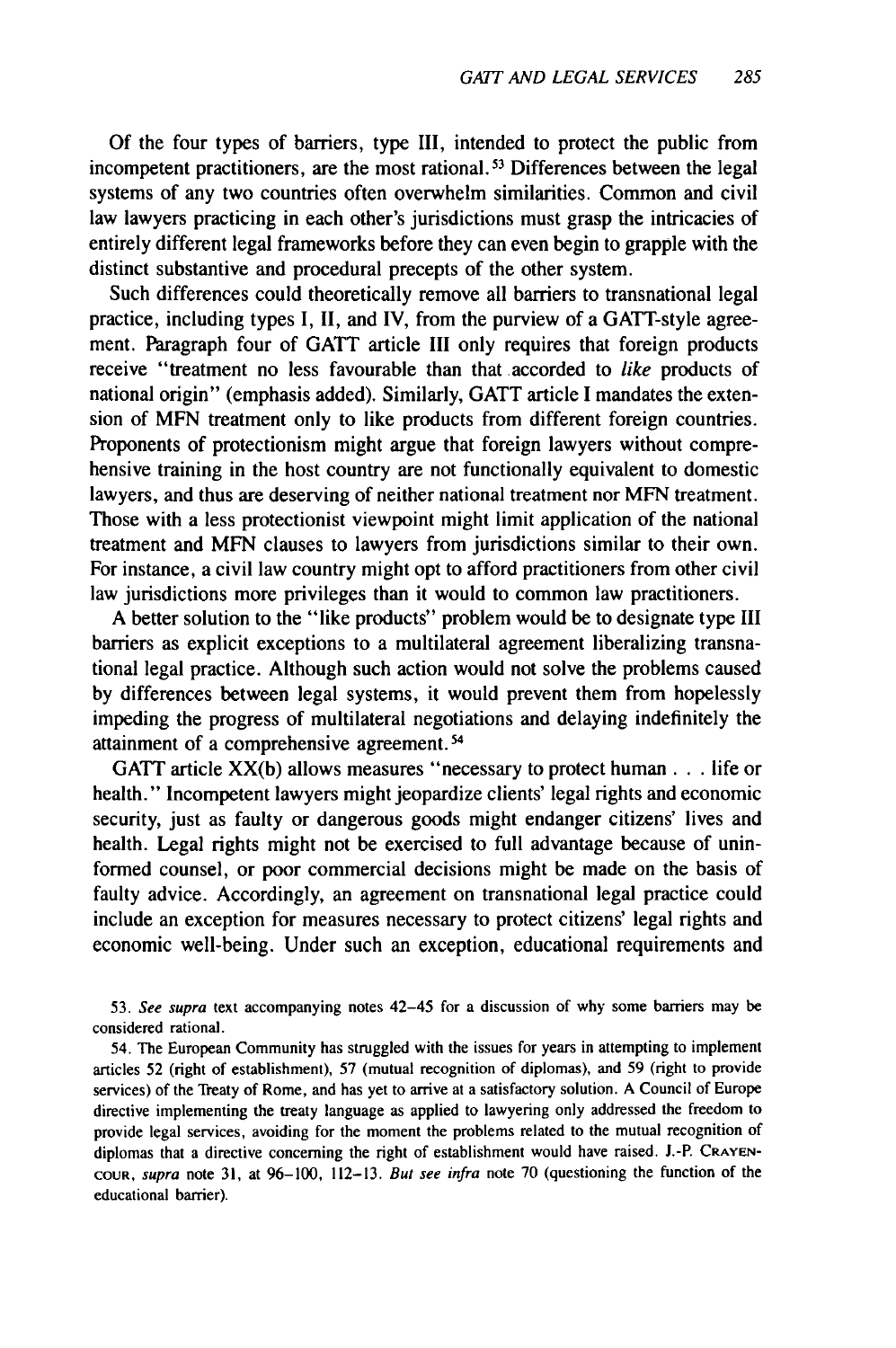type-of-advice restrictions would be exempt from the agreement's national treatment and MFN provisions.

An exception clause could also be used to reconcile conflicts in national codes of ethics or professional responsibility. The codes serve to protect clients and preserve the legal profession's reputation. 55 An International Bar Association study group has recommended that foreign lawyers be required to abide by local codes of ethics, with the local code prevailing when conflicts with lawyers' home codes arise. 56 Such an arrangement could be allowed under an exception clause permitting measures necessary to protect citizens' legal rights and professionals' reputations.

Years-of-experience requirements are the only type III barriers that ought to be eliminated using national treatment concepts. Like educational requirements, these rules are designed to protect the public. Given the widespread use of other type III barriers, however, experience requirements are not necessary to afford adequate protection. The requirements are also quite possibly ineffective or even counterproductive. **57** Lengthy experience is not a sure indication of a high quality domestic practice, much less the ability to master a foreign legal system. Exclusion of young, yet highly-qualified foreign lawyers serves no state's interests.

The GATT conceptual framework is inadequate to structure an agreement reducing nationality-based type IV barriers. The issues raised by these barriers "touch and concern national sovereignty far more than free trade.""8 Control over the entry of foreigners into the country and their direct participation in the economy is a widely recognized concomitant of sovereignty.<sup>59</sup> While trade in legal services may require foreign lawyers to establish themselves in the country of their clients, trade in goods does not require the presence of foreign producers in the importing country.<sup>60</sup> The GATT, therefore, does not address nationality issues, and thus there are no true GATT analogies to type IV barriers. Still, an

- 55. See Note, Making Room, supra note **1,** at 1803.
- 56. See Lund, supra note 34, at 1155.
- 57. See Note, Making Room, supra note 1, at 1797 n. 162.
- 58. Note, Legal Problems, supra note 10, at 302.

59. "A state is under no duty, in the absence of treaty obligations, to admit aliens to its territory. If it does admit them, it may do so on such terms and conditions as may be deemed by it to be consonant with its national interests **....** These are incidents of sovereignty." 3 G. HACKWORTH, DIGEST OF INTERNATIONAL LAW **717** (1942).

**60.** Tade in services can be separated into two basic categories. "Establishment trade" generally requires the physical presence of the supplier in the importing country. Examples include medical services, accounting, advertising, and retail trade. Tourism and education are examples of establishment trade requiring the presence of the consumer in the supplying country. "Across-the-border trade" allows both suppliers and consumers to remain in their respective countries. Examples include insurance, port services, telecommunications, brokering, passenger transport, film services, and information services. Note, Threshold Problems, supra note 10, at **382-83.** Trade in legal services may take place on either level; this note is specifically concerned with establishment trade. See supra note **39.**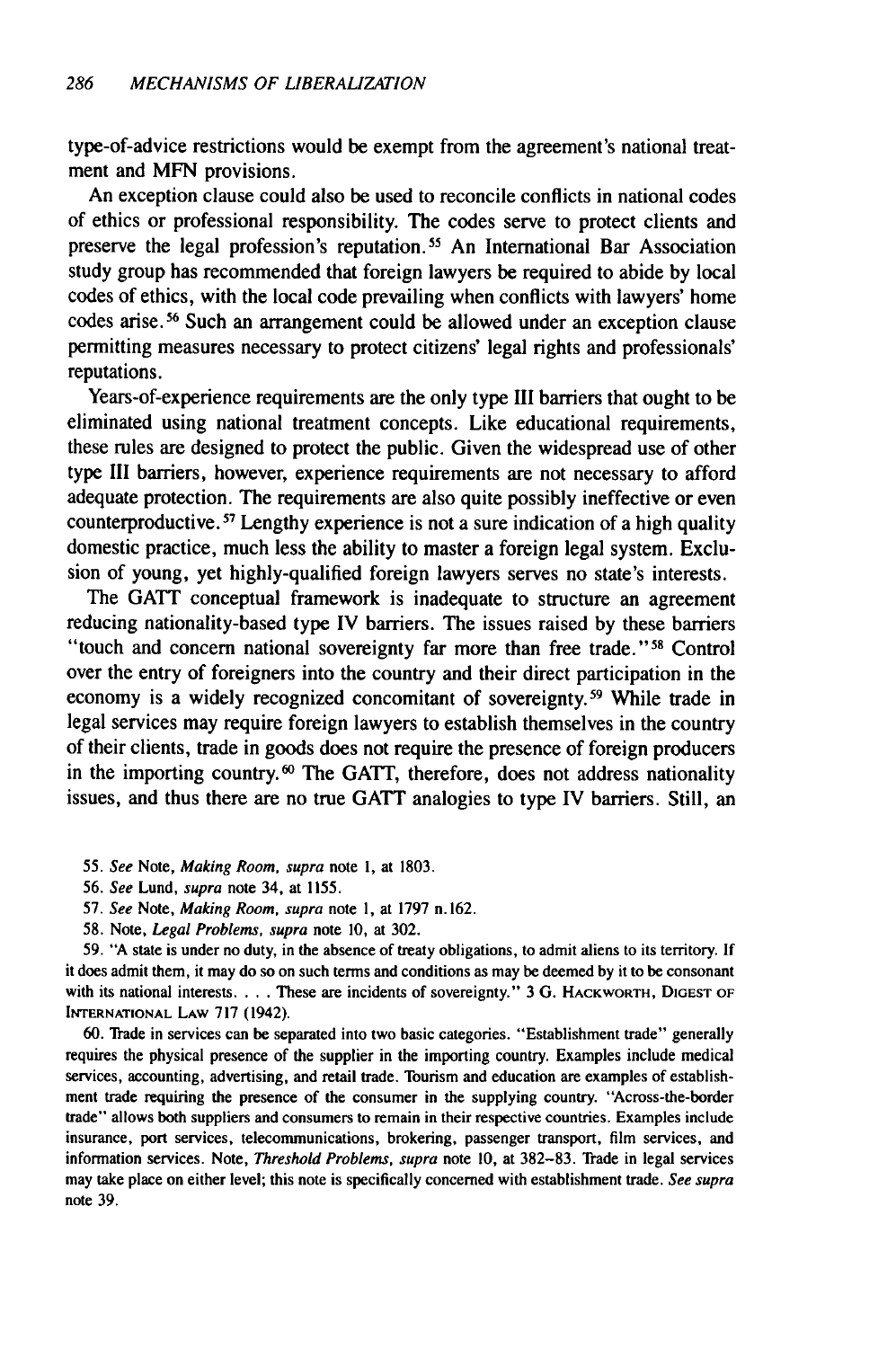agreement on transnational legal practice based on GATT concepts could require **MFN** treatment with regard to all type IV restrictions. Although such a policy would not ensure any specific degree of liberalization—all foreigners could be harshly yet equally discriminated against-it would bring the barriers under the umbrella of the agreement.<sup>61</sup>

#### *B. GAIT Procedures*

As shown above, the central GATT substantive concepts of national treatment, **MFN,** quota, and exception are applicable and adaptable to an agreement reducing barriers to transnational legal services. Such an agreement might incorporate GATT procedural concepts as well.<sup>62</sup> Three aspects of the agreement's procedural framework are relevant: the method of negotiating; the underlying goal of reciprocity; and the dispute settlement mechanisms.

A legal services agreement might be achieved **by** adapting the negotiating procedure utilized during the Tokyo Round of multilateral trade negotiations. Each party would first make a list of the barriers to trade in legal services that it faces abroad, and a list of the barriers that it presently imposes that it would be willing to eliminate. Negotiators would then use these lists as springboards for agreement on the reduction or elimination of specific barriers.<sup>63</sup>

The "linear technique," introduced at the Kennedy Round of negotiations, is another possible method which might be adopted. Talks would start with an across-the-board proposal. Parties would then table exceptions and proceed to negotiate counter-exceptions. **64** For instance, all countries might initially agree to eradicate all type I financial barriers, after which some might try to negotiate exceptions for certain discriminatory taxes. Both the Tokyo and Kennedy Round negotiating techniques have the advantage of familiarity; trade negotiators are

**61.** U.S. negotiators want establishment trade dealt with under the **GATT.** See Note, Legal Problems, supra note 10, at 302.

Citizenship requirements have been eliminated in a number of countries. In In re Griffiths, 413 U.S. **717** (1973), the U.S. Supreme Court held that U.S. citizenship as a prerequisite to bar admission is unconstitutional. The European Court of Justice found citizenship requirements contrary to the Treaty of Rome in Reyners v. Belgian State, 1974 E. Comm. Ct. **J.** Rep. 631; 2 Common Mkt. L.R. 305. The Supreme Court of Mexico held unconstitutional a law requiring citizenship for practice in federal matters. **S.** CONE, supra note **1,** at 92. The United Kingdom and Japan have also recently removed citizenship requirements with regard to solicitors and lawyers, respectively. Campbell & *Coe,* supra note **32,** at **7.** In spite of these developments, however, citizenship requirements are still common. See supra note 35.

**62.** Former U.S. Trade Representative William Brock has argued that GATT procedures would be adaptable to a general multilateral agreement on trade in services. Brock, supra note **23,** at 238-39.

**63.** Cf **J. JACKSON, LEGAL** PROBLEMS OF INTERNATIONAL ECONOMIC RELATIONS **477** (1977); Cohen & Morante, supra note 15, at 516; Note, Threshold Problems, supra note 10, at **387** (describing Tokyo Round negotiating techniques).

64. Cf **J. JACKSON,** supra note 63, at **477** (describing Kennedy Round negotiating techniques).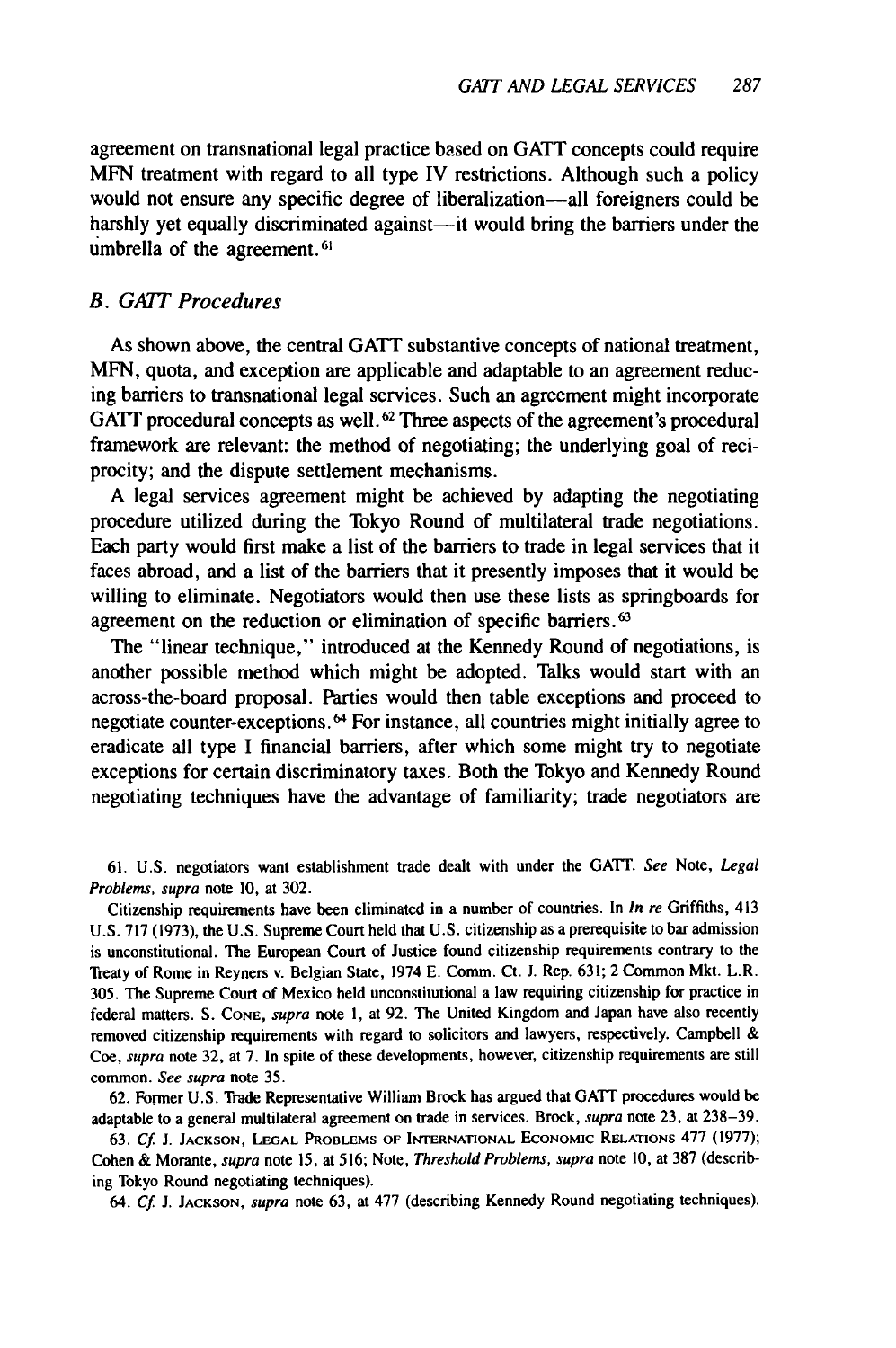accustomed to the idiosyncracies of each system. They may, therefore, be more likely to reach agreement than they would if a different system were employed.

Reciprocity, an underlying concept in all GATT tariff negotiations, will undoubtedly play a role in the negotiation of a legal services agreement. GATT contracting parties agreed to conduct all negotiations on "a reciprocal and mutually advantageous basis."<sup>65</sup> The concept is not specifically invoked in negotiations; rather, all parties are aware that concessions require counter-concessions. However, due to the difficulty of ascertaining the true value of concessions, criteria for measuring reciprocity in goods negotiations have not been welldeveloped. **66**

In contrast, reciprocity has obtained a clearer meaning in the context of transnational legal practice. France enacted a provision in 1971 that allows certain types of legal practice in France by citizens of a country that grants, without restriction, the right to engage in the same type of practice to French lawyers **.67** New York responded to the new French provision by enacting court rules allowing foreign lawyers to practice as "legal consultants" without a U.S. law school diploma or admission to the New York bar. **68** A number of other countries have formal reciprocity provisions. 69 The widespread usage which the concept of reciprocity already enjoys in the regulation of legal services trade should facilitate the application of the GATT conceptual framework to the outstanding problems of transnational legal practice.<sup>70</sup>

65. GATT, *supra* note 2, at art. XXVIII (bis), para. i.

*66. See* J. **JACKSON,** *supra* note **11,** at 241-45. Non-tariff barriers (such as the ones described in this note) are especially difficult to quantify, as no specific dollar amount is attached to them. Note, *Threshold Problems, supra* note 10, at 395 n. 164.

67. Loi no. 71-1130, art. 55, Journal Officiel, **5** janvier 1972 (Fr.) (Law pertaining to the reform of certain legal professions).

68. *See* N.Y. R. Cr. § 521 (McKinney 1984). California, Illinois, and Pennsylvania have all rejected similar proposals. *See* Note, *Making Room, supra* note **1,** at 1787. The District of Columbia Court of Appeals is presently considering a proposal, made initially in 1977 by the D.C. Bar and renewed in 1984, to allow foreign lawyers to serve as special legal consultants in the District of Columbia. The Assistant Executive Director of the D.C. Bar expects the proposal to be adopted. Telephone conversation with David Dorsey, Assistant Executive Director, District of Columbia Bar (July 8, 1985) (notes on file, Michigan Yearbook of International Legal Studies). The D.C. proposal is based on the New York foreign legal consultant provision. District of Columbia Bar, Draft Memorandum for the District of Columbia Court of Appeals 4 (Dec. 3, 1984) (Proposed Amendment to Rule 46 to Provide for Licensing of Legal Consultants) [hereinafter cited as D.C. Bar Memorandum].

69. *See, e.g.,* S. **CONE,** *supra* note **1,** at 48 (Belgium); *id.* at 49 (Brazil); *id.* at 70 (France); Echegoyen, *Spain,* in **TRANSNATIONAL** PRACriCE, *supra* note I, at 332. The D.C. Bar proposal, *see* supra note 68, contains an unusual informal reciprocity provision. It recommends that the opportunities for practice by D.C. lawyers in a particular foreign country be taken into account when an application by an attorney from that country is considered. D.C. Bar Memorandum, *id.* at 2, 3. No rigid standards are proposed, however. *Id.* at 2.

70. In addition to facilitating the liberalization of all four types of barriers through GAIT concepts, the existence of the reciprocity standards enunciated by various countries raises a question as to the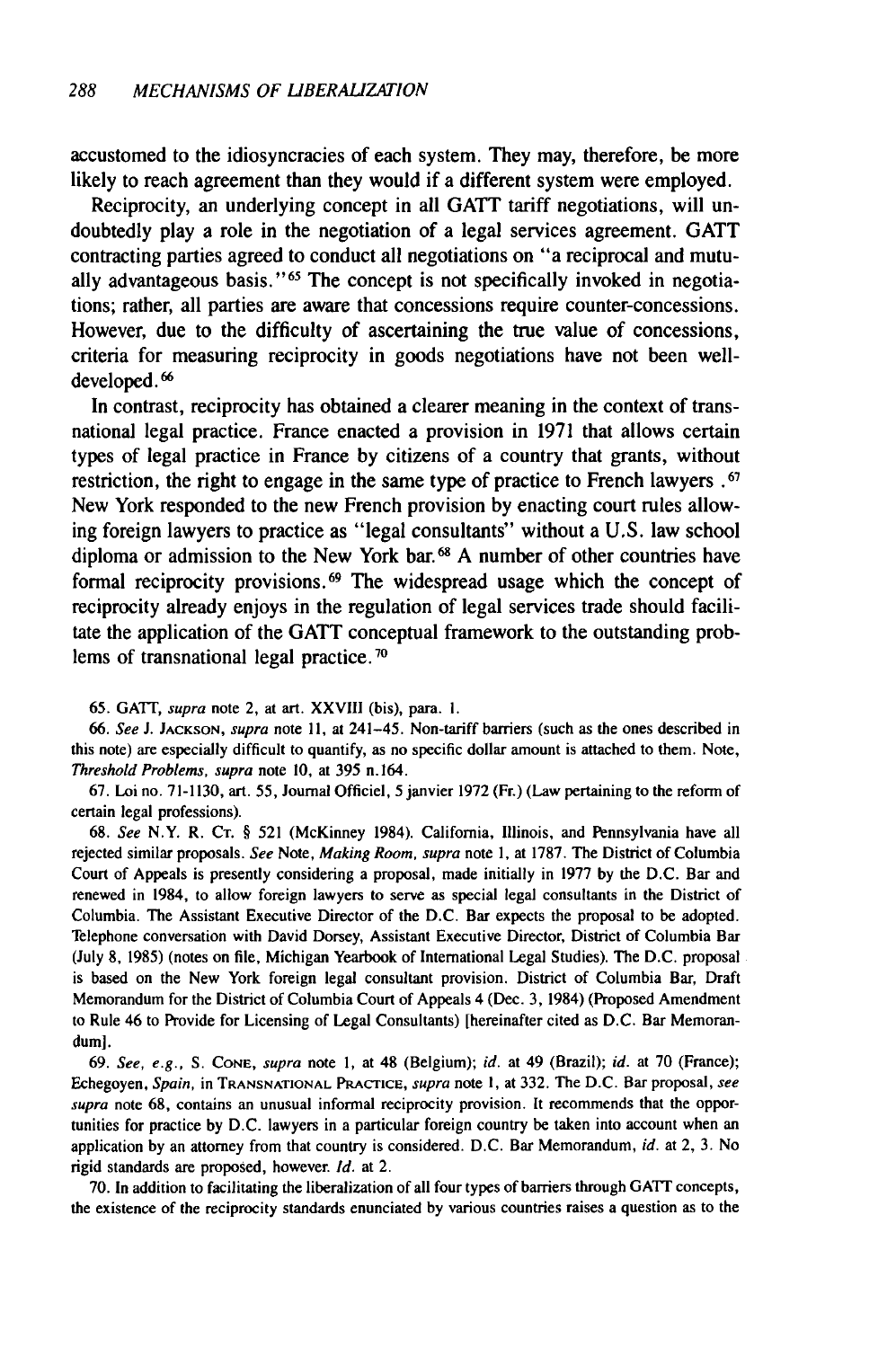Dispute resolution within the GATT is a twofold process. Countries are first obligated under article XXII to consult one another on any matter affecting GATT obligations. Problems that defy solution in this manner are then dealt with through the dispute settlement procedures of article XXIII, which authorize the suspension of GATT obligations in response to unfair conduct. This two-step process seems well-suited to the resolution of conflicts arising under trade liberalization agreements. Although GATT dispute settlement procedures have been severely hampered by the vague wording of article XXIII,<sup>71</sup> the problems might be avoided by judicious drafting of an agreement on trade in legal services. Indeed, many of the MTN agreements contain redrafted or totally restructured dispute settlement procedures instead of the extant GATT procedures. <sup>72</sup>

#### IV. **CONCLUSION**

The substantive concepts and procedural mechanisms of the GATT framework could be employed in the negotiation of a multilateral agreement regulating trade in legal services. Of course, such an agreement could be reached completely outside the GATT system. However, the likelihood of negotiations on trade in legal services occurring outside of the GATT forum appears slim. GATT has proved the forum of choice for global trade negotiations, and transnational legal practice is not so pressing an issue as to cause precedent to be shattered. Although the Organization for Economic Cooperation and Development (OECD),

The tenor of the debate seems to imply that economic protectionism is the cause of all important barriers to legal trade between the two countries. Neither side expressed any concern over the competence of foreign lawyers in domestic law. France is not the only country which sets no educational barriers before lawyers from reciprocity-granting countries. *See, e.g.,* Echegoyen, *Spain,* in **TRANSNATIONAL PRACTICE,** *supra* note 1, at 327, 332. Perhaps the problems presented **by** type **III** barriers are not as intractable as they seem at first blush.

**71.** The article is ambiguous as to exactly what procedures are required or allowable. In addition, the tripwire phrase "nullification or impairment," which sets in motion the article XXIII machinery, is itself **highly** ambiguous. Jackson, *GATT Machinery and the Tokyo Round Agreements,* in **TRADE** POLICY **IN THE** 1980s, at 180-82 (W. Cline ed. 1983); Note, *Threshold Problems, supra* note **10,** at 406. For a contrary opinion on the "so-called weakness of the system," *see* **R. KROMMENACKER,** *supra* note 12, at **125, 139** n.45.

**72.** Seven of the eleven major **MTN** agreements, including the important Antidumping and Subsidies-Countervailing Duty Agreements, contain explicit dispute settlement provisions. Jackson, *supra* note **71,** at 185.

seriousness of the educational problems which type **III** barriers are meant to deal with. The French Law of 1971, see supra note 67 and accompanying text, allows any foreigner to give advice regarding non-French law and international law by registering as a conseil juridique. A registered foreigner from a country granting reciprocity can dispense advice on French law as well. Debost, *supra* note 41, at 122. Parliamentary debates show that the French Government hoped that the extended range of practice would serve as an incentive for other countries to grant reciprocity. The opposition called it an "unjustified privilege" and warned of American "imperialism." Comment, The Reform *of the* French *Legal Profession: A Comment on the Changed Status of Foreign Lawyers,* 11 COLUM. J. **TRANSNAT'L** L. 435, 445 (1972).